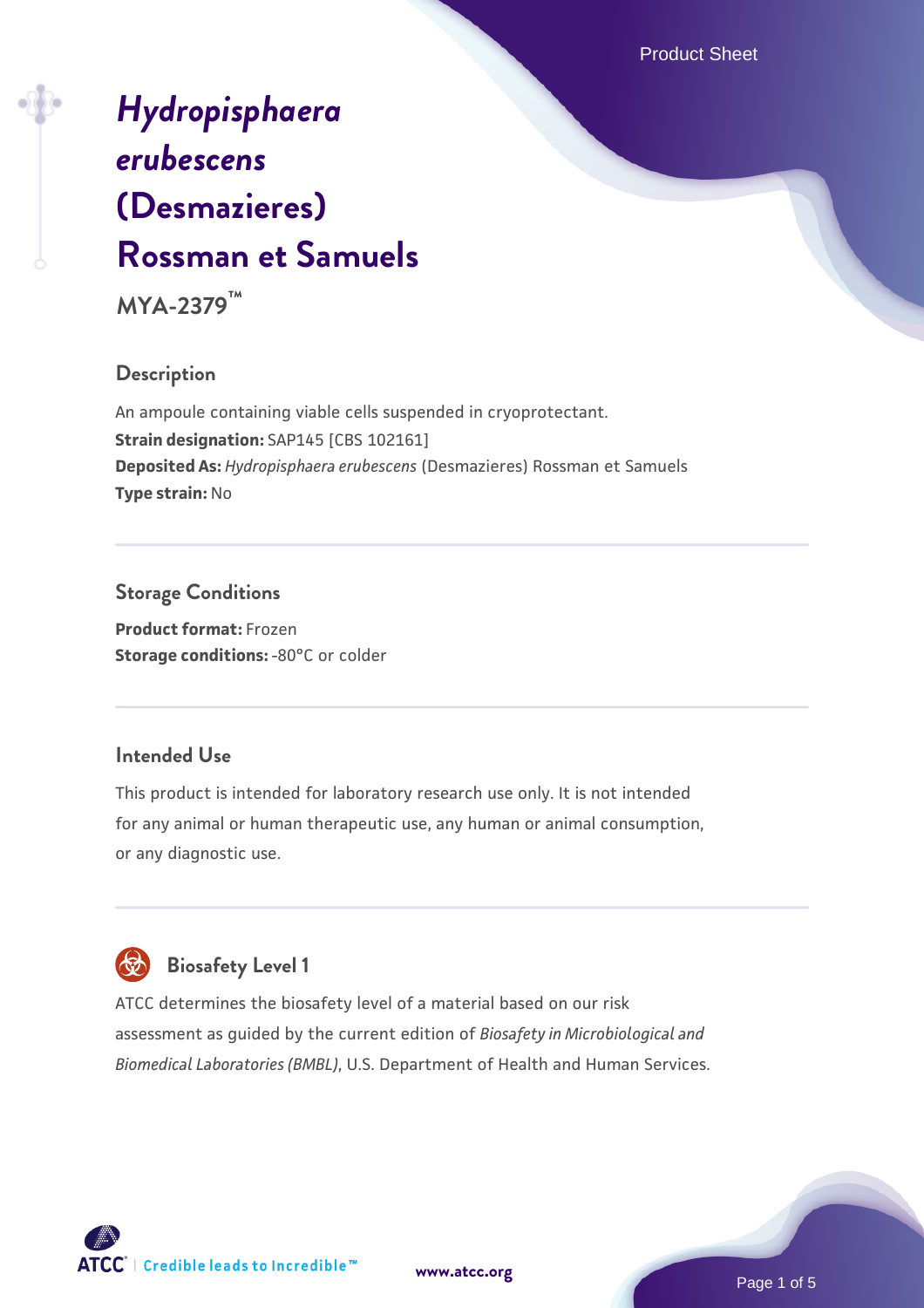#### **MYA-2379**

It is your responsibility to understand the hazards associated with the material per your organization's policies and procedures as well as any other applicable regulations as enforced by your local or national agencies.

ATCC highly recommends that appropriate personal protective equipment is always used when handling vials. For cultures that require storage in liquid nitrogen, it is important to note that some vials may leak when submersed in liquid nitrogen and will slowly fill with liquid nitrogen. Upon thawing, the conversion of the liquid nitrogen back to its gas phase may result in the vial exploding or blowing off its cap with dangerous force creating flying debris. Unless necessary, ATCC recommends that these cultures be stored in the vapor phase of liquid nitrogen rather than submersed in liquid nitrogen.

#### **Certificate of Analysis**

For batch-specific test results, refer to the applicable certificate of analysis that can be found at www.atcc.org.

#### **Growth Conditions**

**Medium:**  [ATCC Medium 2211: V8 juice agar, half-strength](https://www.atcc.org/-/media/product-assets/documents/microbial-media-formulations/2/2/1/1/atcc-medium-2211.pdf?rev=556c7dd2b94b4c8994eb3adffa660619) **Temperature:** 23°C **Incubation:** stem of Spartina alterniflora required for sporulation

#### **Handling Procedures**

**Frozen ampoules** packed in dry ice should either be thawed immediately or

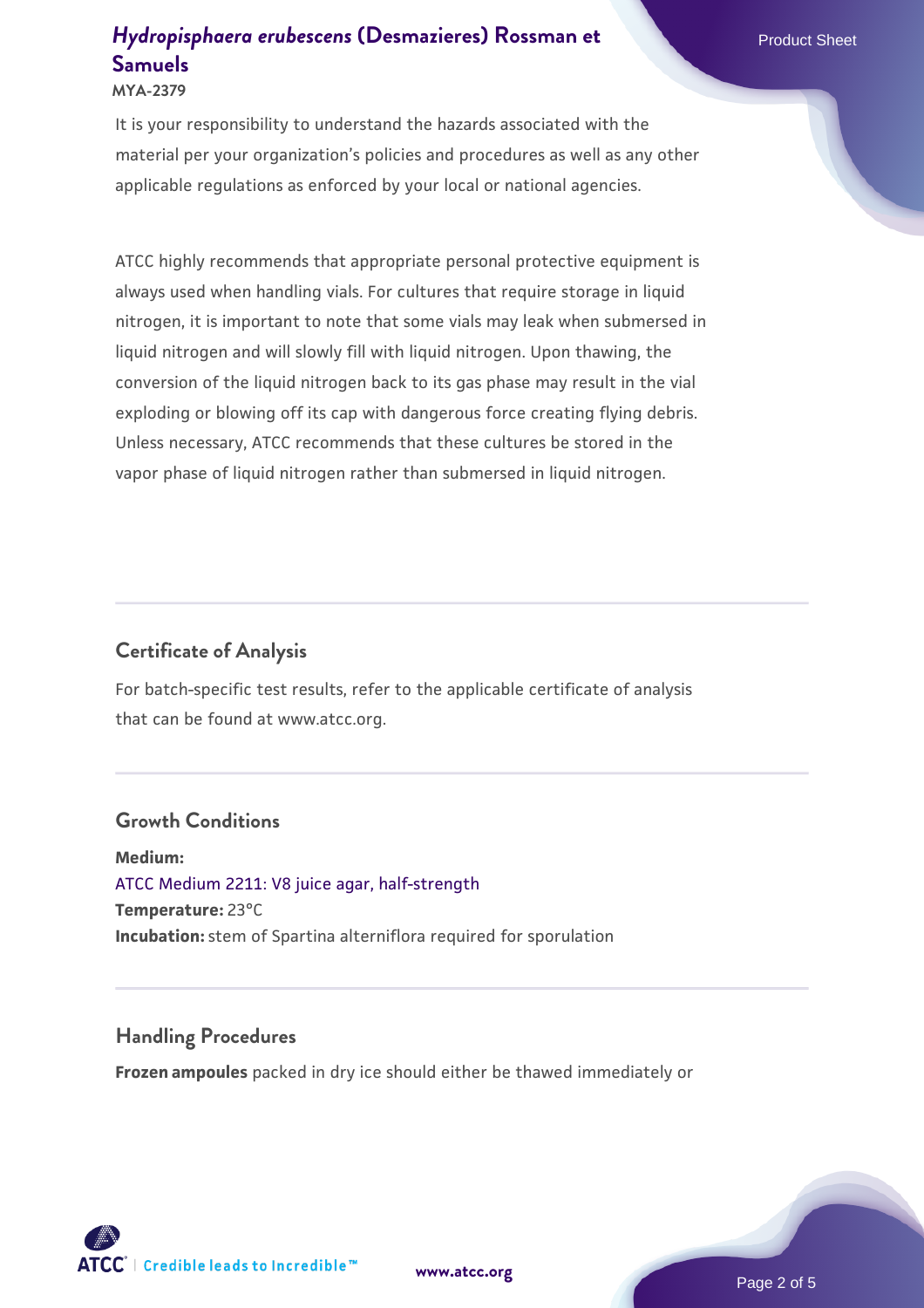**MYA-2379**

stored in liquid nitrogen. If liquid nitrogen storage facilities are not available, frozen ampoules may be stored at or below -70°C for approximately one week. **Do not under any circumstance store frozen ampoules at refrigerator freezer temperatures (generally -20°C). Storage of frozen material at this temperature will result in the death of the culture.**

- 1. To thaw a frozen ampoule, place in a **25°C to 30°C** water bath, until just thawed **(approximately 5 minutes)**. Immerse the ampoule just sufficient to cover the frozen material. Do not agitate the ampoule.
- 2. Immediately after thawing, wipe down ampoule with 70% ethanol and aseptically transfer at least 50 µL (or 2-3 agar cubes) of the content onto a plate or broth with medium recommended.
- 3. Incubate the inoculum/strain at the temperature and conditions recommended.
- 4. Inspect for growth of the inoculum/strain regularly for up to 4 weeks. The time necessary for significant growth will vary from strain to strain.

#### **Material Citation**

If use of this material results in a scientific publication, please cite the material in the following manner: *Hydropisphaera erubescens* (Desmazieres) Rossman et Samuels (ATCC MYA-2379)

#### **References**

References and other information relating to this material are available at www.atcc.org.

#### **Warranty**

The product is provided 'AS IS' and the viability of ATCC® products is warranted for 30 days from the date of shipment, provided that the customer has stored and handled the product according to the information

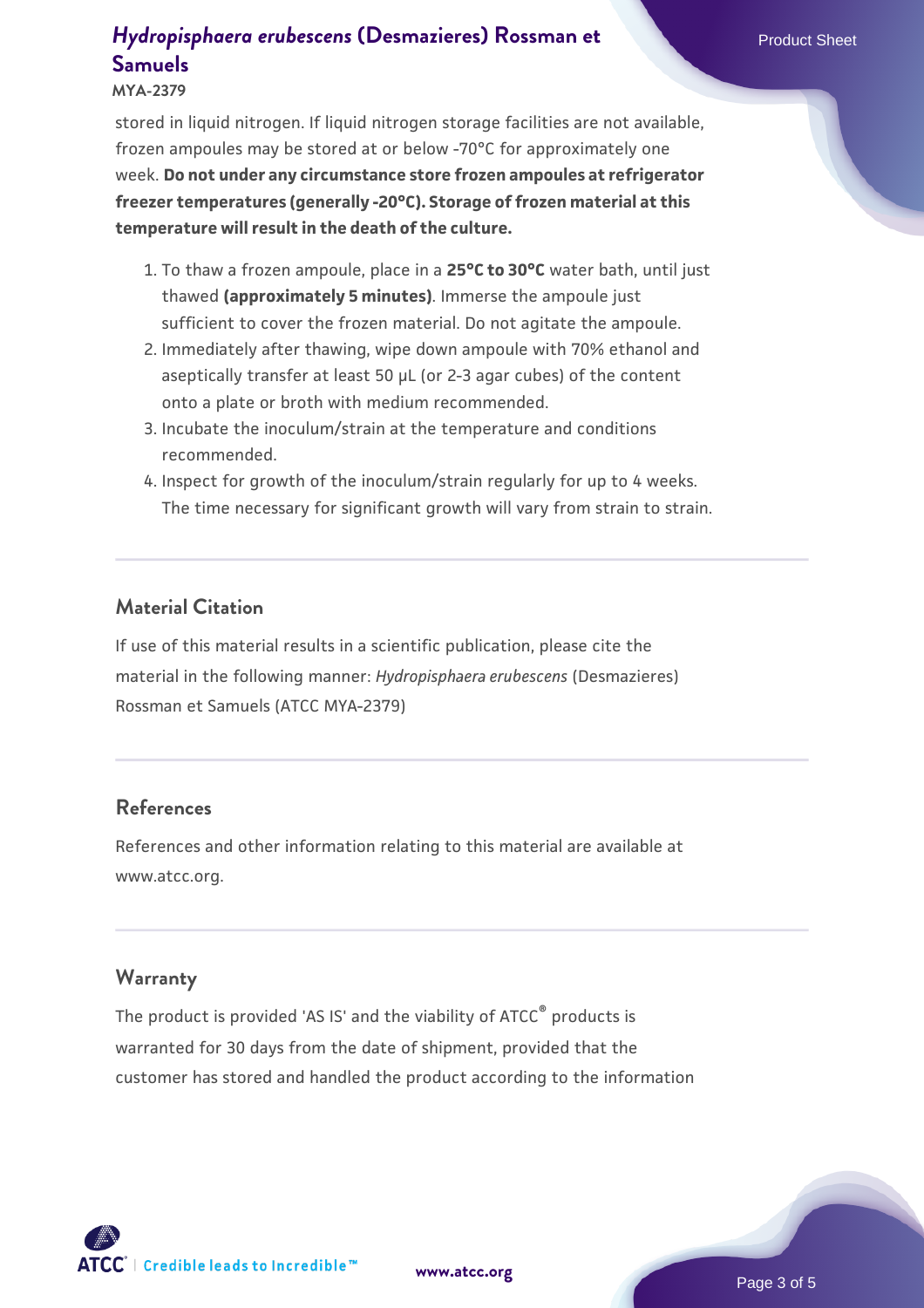#### **MYA-2379**

included on the product information sheet, website, and Certificate of Analysis. For living cultures, ATCC lists the media formulation and reagents that have been found to be effective for the product. While other unspecified media and reagents may also produce satisfactory results, a change in the ATCC and/or depositor-recommended protocols may affect the recovery, growth, and/or function of the product. If an alternative medium formulation or reagent is used, the ATCC warranty for viability is no longer valid. Except as expressly set forth herein, no other warranties of any kind are provided, express or implied, including, but not limited to, any implied warranties of merchantability, fitness for a particular purpose, manufacture according to cGMP standards, typicality, safety, accuracy, and/or noninfringement.

#### **Disclaimers**

This product is intended for laboratory research use only. It is not intended for any animal or human therapeutic use, any human or animal consumption, or any diagnostic use. Any proposed commercial use is prohibited without a license from ATCC.

While ATCC uses reasonable efforts to include accurate and up-to-date information on this product sheet, ATCC makes no warranties or representations as to its accuracy. Citations from scientific literature and patents are provided for informational purposes only. ATCC does not warrant that such information has been confirmed to be accurate or complete and the customer bears the sole responsibility of confirming the accuracy and completeness of any such information.

This product is sent on the condition that the customer is responsible for and assumes all risk and responsibility in connection with the receipt, handling, storage, disposal, and use of the ATCC product including without limitation taking all appropriate safety and handling precautions to minimize health or environmental risk. As a condition of receiving the material, the customer agrees that any activity undertaken with the ATCC product and any progeny or modifications will be conducted in compliance with all applicable laws,